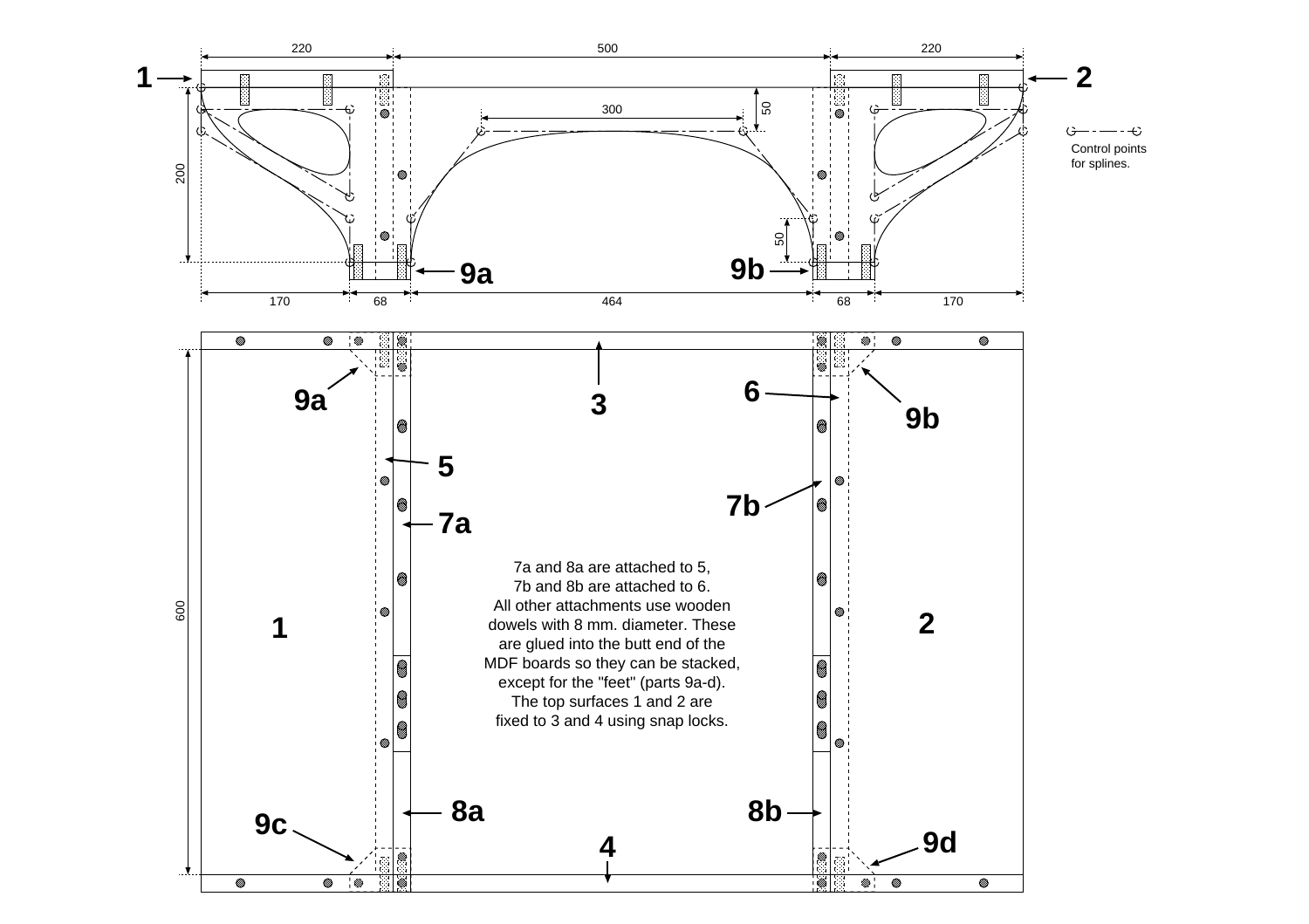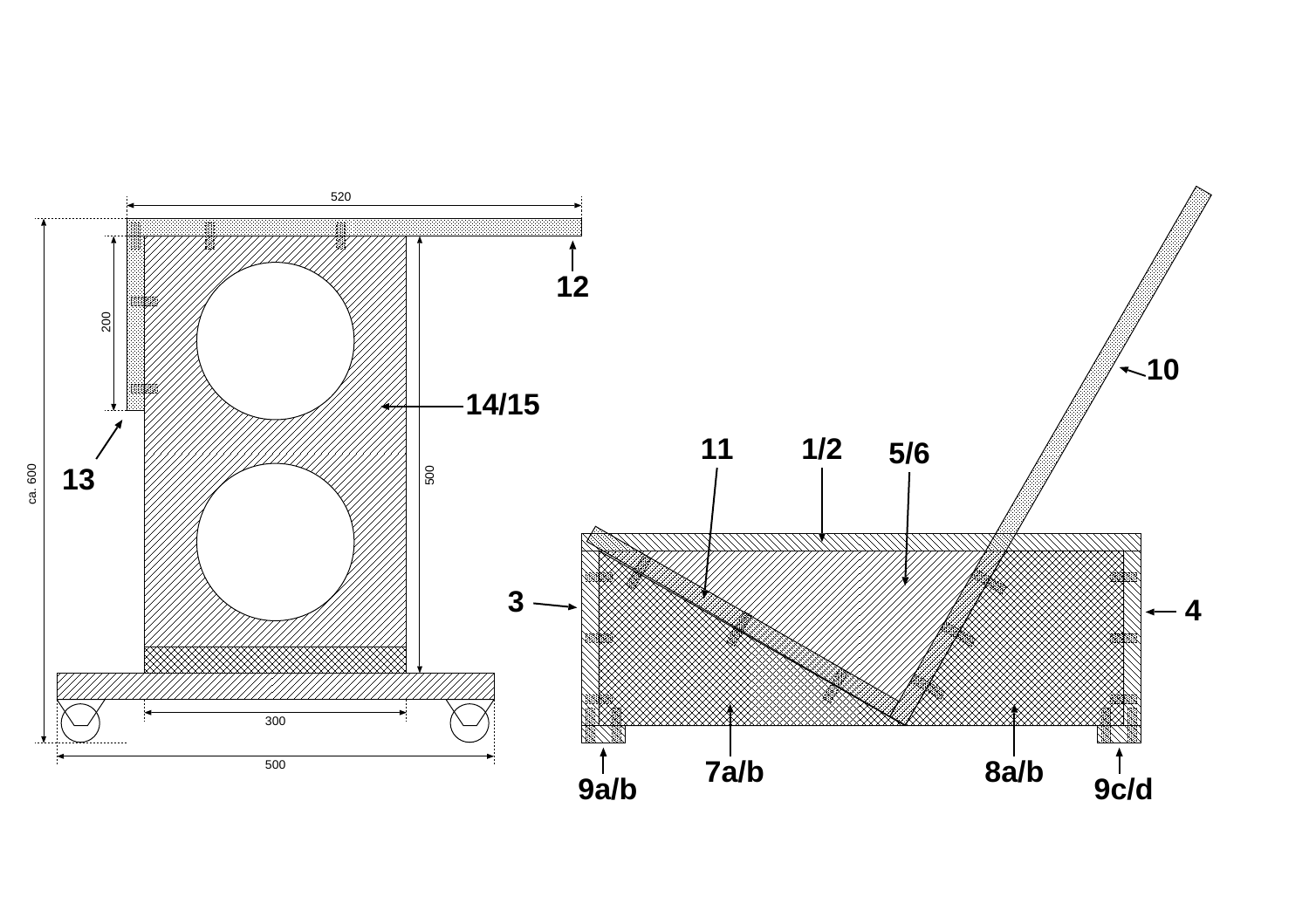

The wheels are attached to a spruce beam of ca. 3x4x50 cm. which was glued onto parts 14 and 15. A 30 cm. piece of leftover MDF was used to secure the attachment. Otherwise more 8 mm. dowels used in the butt ends of the boards.